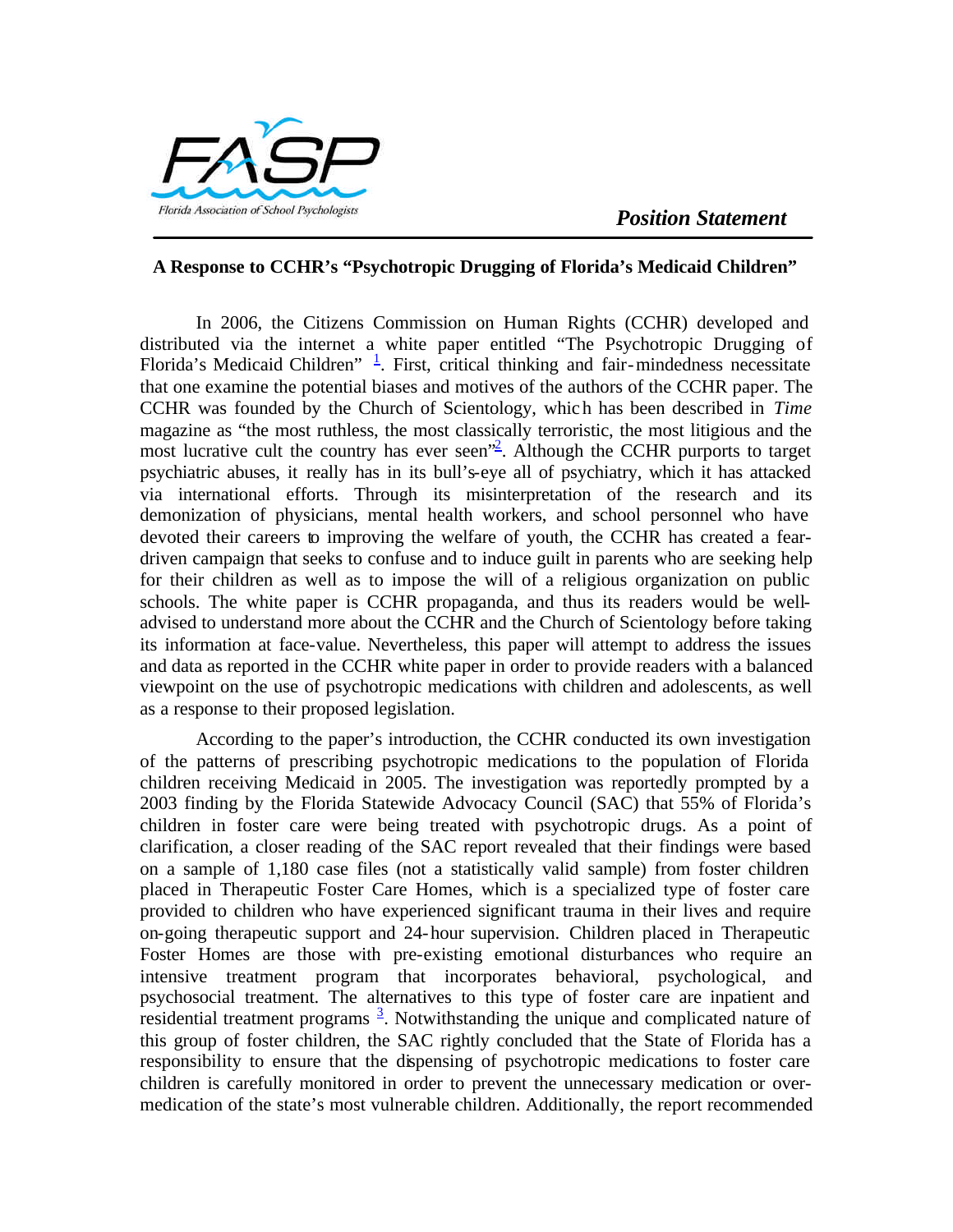that the state ensure that "appropriate standardized written informed consent" be obtained prior to dispensing psychotropic medications, which should include "information about any risks and expected benefits, including possible side effects and alternative treatments" (p. 23) $\frac{4}{1}$ .

In 2005, the Florida legislature responded to the SAC report by creating a new law that includes procedures for obtaining informed consent from parents or guardians of foster children. The Florida Statute s. 39.407 (3)(a) requires that before the state department provides psychotropic medications to a child in its custody, the prescribing physician shall attempt to obtain express and informed consent from the child's parent. Express and informed consent is defined in s. 394.459 (3)(a), and includes reason for the treatment, a description of the proposed treatment, the dosage range, alternative treatments, and common risks, benefits, and side effects. When applied to psychotropics, it would be the prescribing physician's responsibility to obtain parental consent, just as with any medication.

Following the enactment of the aforementioned statutes, the CCHR focused on a study of Florida's Medicaid children, which encompasses a much larger population of children than found in foster care alone. In its white paper, CCHR repeatedly emphasized that there was a 528% increase in the number of Medicaid children prescribed psychotropic drugs over the course of five years (from 9,500 in the year 2000 to 59,697 in 2005). The 2000 data were reportedly obtained from the Florida Agency for Health Care Administration (AHCA) and were not available during the time of this writing. However, data from AHCA state that in 2005, over 1.4 million children in Florida received Medicaid. It is therefore important to note that the figure of 59,697 presented by CCHR represents a little over 4% of all children receiving Medicaid. To put that percentage into perspective, approximately 4% of all children receiving Medicaid received psychotropic medication in the year 2005, and, according to the American Psychological Association, approximately 6% of all children in the United States take some form of psychotropic medication  $\frac{5}{5}$ . Thus, *a smaller percentage* of Florida's Medicaid children take psychotropics as compared to the larger sample of all children and adolescents in the United States, a fact that is neglected in the CCHR paper.

However, this does not answer the question of whether psychotropic drugs are (a) effective, and (b) medically necessary and safe when treating emotional disturbances in children and adolescents. Because stimulants (e.g., Ritalin) and antidepressants (e.g., Prozac) were repeatedly mentioned in the CCHR paper, we will address the extant literature on the effectiveness and safety of these two classes of medication.

In 1998, the National Institute of Health (NIH) convened 13 panel members and 31 experts from the fields of psychology, psychiatry, neurology, pediatrics, epidemiology, biostatistics, education, and the public. The purpose of the conference was to collect state-of-the-art information regarding the effective treatments for Attention Deficit Hyperactivity Disorder (ADHD), with scientific evidence taking precedence over clinical anecdotal experiences. The result of the conference was the Consensus Development Conference Statement on the Diagnosis and Treatment of ADHD<sup>6</sup>, a statement that specifically addressed the efficacy and safety of stimulant medication. They concluded that, "Overall, these studies support the efficacy of stimulants and psychosocial treatments for ADHD and the superiority of stimulants relative to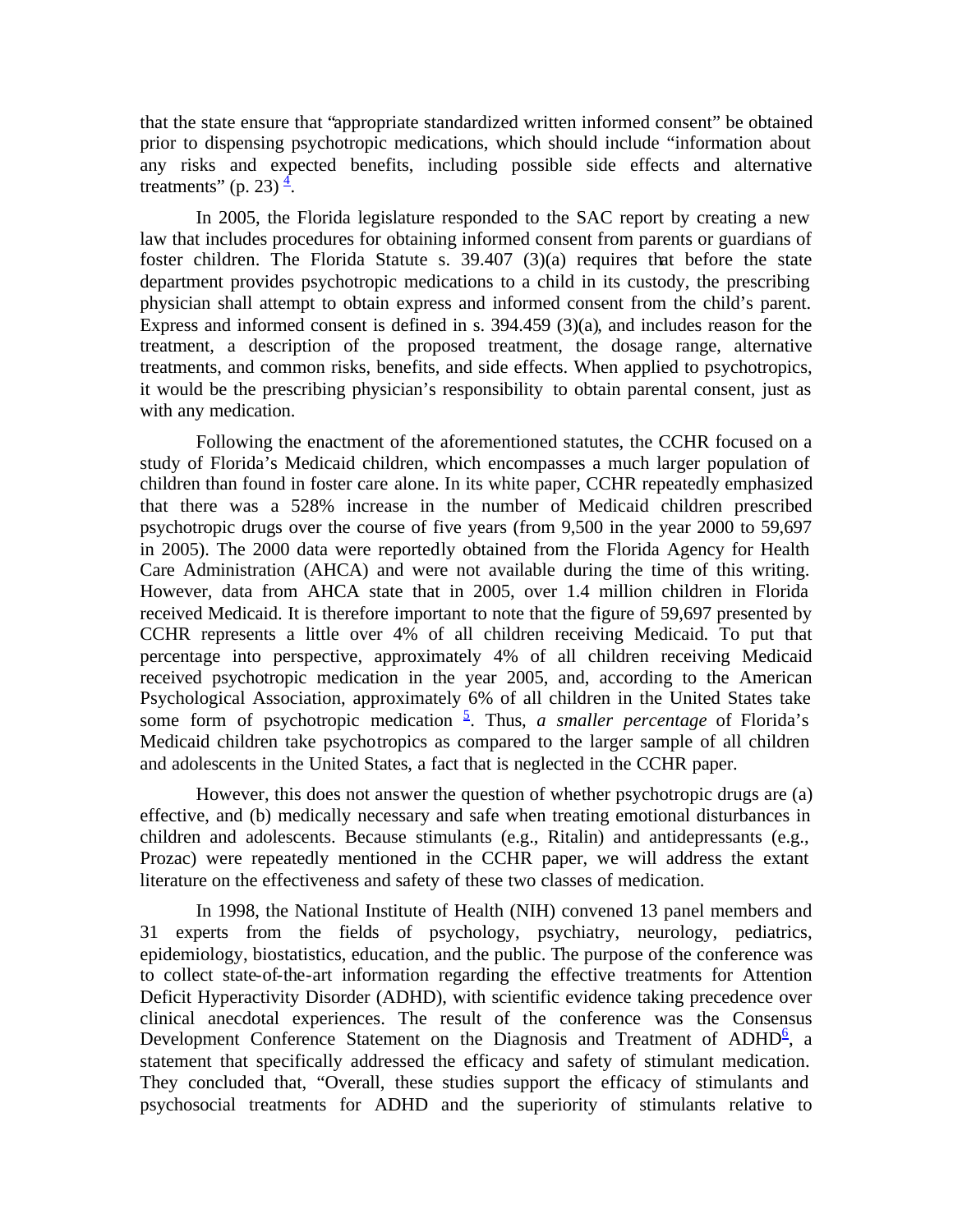psychosocial treatments". In other words, although a variety of strategies have been used to treat ADHD--including various psychotropic medications, psychosocial treatment, dietary management, herbal and homeopathic treatments, biofeedback, meditation, and perceptual stimulation/training--only stimulants and psychosocial treatment have scientific evidence of effectiveness. Furthermore, in terms of psychosocial treatments, some interventions have more evidence than others. Clinical behavior therapy, parent training, contingency management, and intensive direct interventions with children with ADHD seem to be the most beneficial. The Consensus Statement also identified areas in need of further research, including the long-term outcomes related to prolonged treatment with psychotropics or psychosocial intervention, as well as how best to address the behavioral, social, and academic difficulties experienced by children with ADHD.

In terms of safety, the following appears in the Consensus Statement:

*Although little information exists concerning the long-term effects of psychostimulants, there is no conclusive evidence that careful therapeutic use is harmful. When adverse drug reactions do occur, they are usually related to dose. Effects associated with moderate doses may include decreased appetite and insomnia. These effects occur early in treatment and may decrease with continued dosing. There may be negative effects on growth rate, but ultimate height appears not to be affected.* 

As with any medications, very high doses that go unmonitored by physicians can result in deleterious side effects. Thus, as with any medication, appropriate dosage and monitoring of stimulants is imperative.

A review of the literature since the 1998 Consensus Statement provides additional support for and strengthens the original findings. Stimulants are now thought to be effective not only in the short run, but also for a period of up to at least five years  $\frac{7}{1}$ . The positive effects are seen in the core ADHD symptoms of inattention, distractibility, and hyperactivity, as well as academic productivity and accuracy; teacher, parent, and peer interactions; and antisocial behavior. Current studies are investigating the effectiveness of stimulants for periods over five years. In terms of safety, the FDA last year debated whether to require a "black box" warning on stimulant medications following the deaths of 7 children and adolescents who, at the time of death, were taking methylphenidate (e.g., Ritalin, Concerta), and 12 patients taking amphetamines (e.g., Adderall). After careful consideration and debate, the FDA decided against the black box warning, as there was no evidence to suggest that the medications were the cause of death. Furthermore, 19 reported deaths out of the 2.5 million children and adolescents currently prescribed these medications mirrors expected fatality rates in the general population.

The CCHR also addresses the use of antidepressants in treating children and adolescents. They requested the case histories of 252 children or adolescents, age 18 or under, who committed suicide between 2000 and 2004. They found that 52% of those who committed suicide during this five-year period either used psychotropic drugs or had a history of psychiatric treatment. Their suggestion is that the psychotropic medication, or psychiatric treatment, "caused" the suicide, which is a nonsensical conclusion. Antidepressants are prescribed to treat depression---a disabling condition that by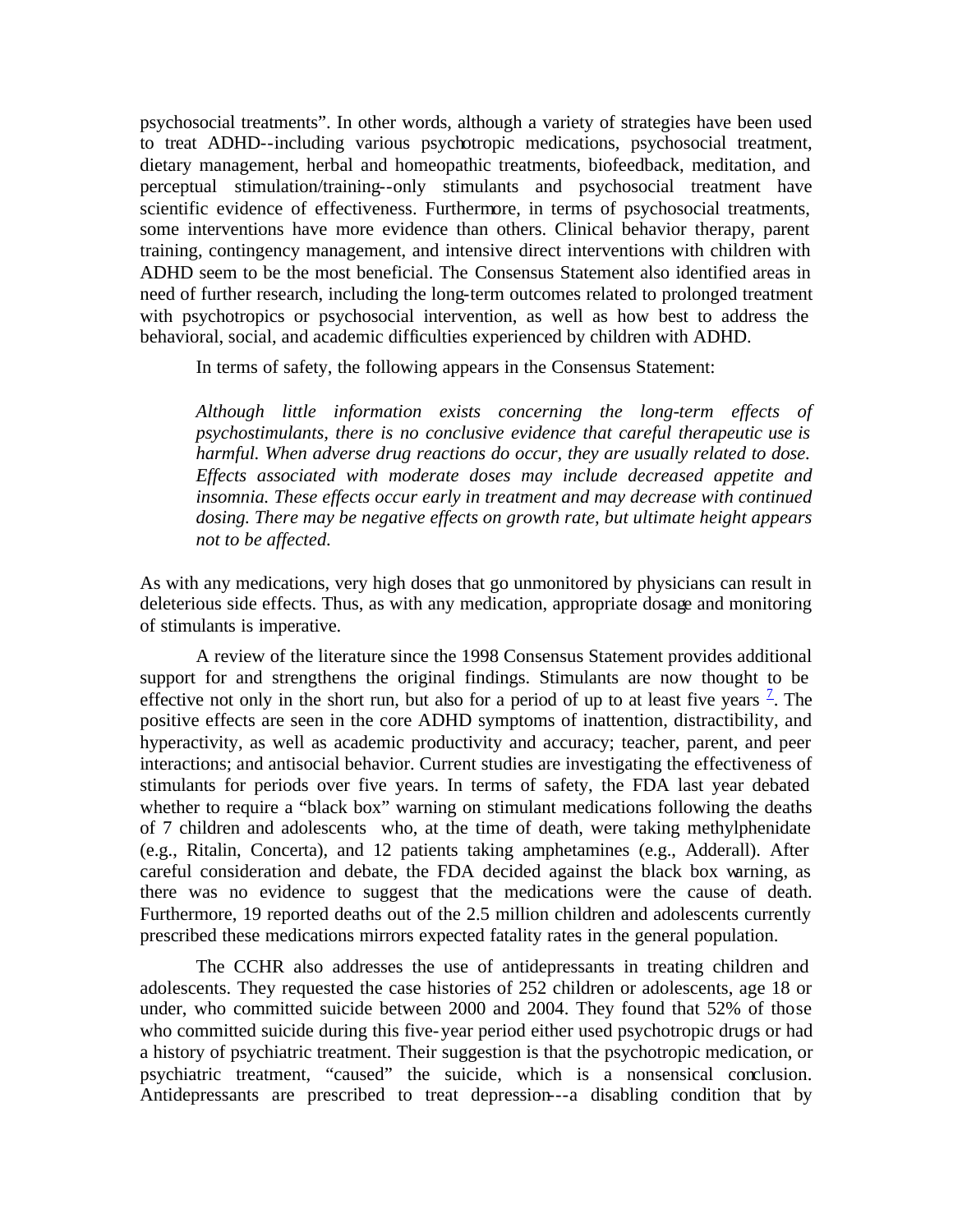definition often includes feelings of hopelessness, despondence, and suicidality (thoughts of ending one's life). Therefore, many individuals who seek treatment for depression are already contemplating suicide, and unfortunately, in spite of treatment, 35-50% of youth who are depressed made, or will make, a suicide attempt  $\frac{8}{3}$ . This does not mean, however, that the treatment *caused* suicide. Large-scale epidemiologic studies have actually identified a *negative correlation* between antidepressant prescriptions and suicide rates across the populations<sup>9</sup>. More specifically, for children ages  $\overline{5}$  14, studies reveal that counties with *higher* rates of SSRI prescriptions (e.g., Prozac) had *lower* rates of suicide. These empirical findings are in direct contrast to the assertions made by CCHR. Two years ago the FDA required a black box label on SSRI's, warning of possible risk of increased suicidality (thoughts, not behaviors). However, many are now concerned that the black box warning is actually responsible for the recent increase in youth suicides, as the public has become more reluctant to try antidepressants $\frac{10}{10}$ . Furthermore, a recent reanalysis of the FDA data demonstrate that the risk of increased suicidality is only half of what was originally thought (1%, versus 2% as reported by the FDA in  $2004)$ <sup>11</sup>.

The CCHR paper appends draft legislation that would require parents to read and to sign an expanded informed consent prior to allowing their child to be evaluated for an emotional, behavior, or mental disorder by the public school system. This new informed consent would suggest to the parents that they should consult with a medical doctor to rule out physical causes before pursuing a psychological or psychiatric evaluation; that psychological and psychiatric evaluations and diagnoses are based on "subjective interpretation"; that recommended treatment for their child's disorder may include psychotropic medication which "may have potential dangerous side effects including suicide and psychotic behavior"; and that there are alternatives to psychotropic medications in the treatment of mental and behavior disorders.

By way of explanation, FAC 6A-6.0331 specifies that the school board shall be responsible for the evaluations of students who are suspected of being exceptional students, by competent evaluation specialists. The child is assessed in all areas related to the suspected disability, and if it is determined that the child has a disability and needs special education and related services, then a special education program is developed for that individual child. Who are these children who receive special education services? Fifty-three percent (53%) have a speech impairment, a language impairment, or a learning disability<sup>12</sup>. Many of these students are referred for an evaluation because of primary difficulty in learning how to read. Psychotropic medications are irrelevant in treating these disorders. Therefore, suggesting that all parents of students referred for an evaluation first consult with a medical doctor would unnecessarily distract parents from helping their children to receive the educational assistance they need. Of the 47% of children who receive special education for disabilities other than speech impairments, language impairments, or learning disabilities, 6% have an Emotional Handicap, 1% has a Social or Emotional Disturbance, and 3% are classified as Other Health Impaired<sup>13</sup>. In total, this represents approximately 10% of children in special education. These are the students who are most likely to receive psychosocial interventions such as smaller classroom settings, behavioral contingency plans, and individual or group counseling. These types of empirically-supported interventions, in fact, are typically considered and implemented first when treating social, emotional, and behavioral difficulties. In only a small percentage of these cases is it suggested to the parents of these students that they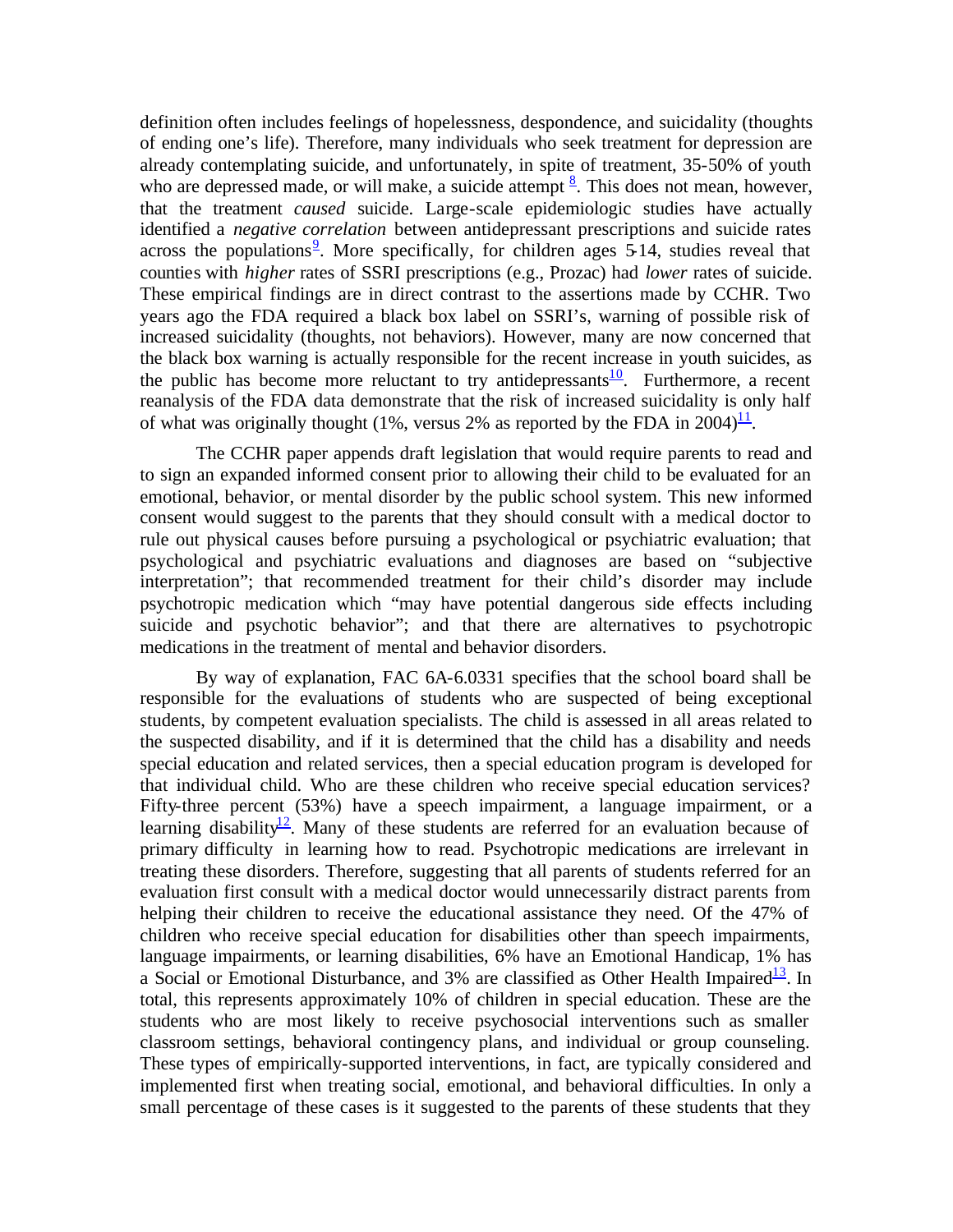may wish to consult a physician for possible pharmacological intervention. It is important to note that medications are prescribed and monitored by physicians, not school personnel; thus, informed consent for psychopharmacological treatment should reside with the physician, not the school. Ultimately, the choice to medicate a child resides completely with the parent, and schools are prohibited from coercing families into accepting treatment. The United States Congress passed an amendment to the Individual with Disabilities Education Improvement Act of 2004 (IDEA 2004), prohibiting state and local educational agency personnel from requiring a student to obtain a prescription as a condition of attending school, receiving an evaluation, or receiving services  $\frac{14}{1}$ . However, parents should also have the right to make decisions about the best course of treatment for their children based on current best practice, not propaganda. They should be able to access psychoeducational evaluations and treatment through the school system without having to incur the time and financial costs of first seeing their family physician. If they choose to consider psychotropic medication for their child, they should be informed of the scientifically-demonstrated benefits of such treatment, yet also have an open dialogue with their doctor about the potential risks and side effects. They should not be subjected to scare tactics long before they are in the position of even needing to consider medication as a treatment option.

The CCHR states that the "psychological and psychiatric evaluation and diagnosis of mental and behavioral disorders are based on subjective interpretation and not on objective medical tests of physical markers, such as blood tests, brain scans, or X-rays." The suggestion is that psychological and psychiatric disorders are somehow less valid than are the more "physical" disorders, an archaic and unsubstantiated view. A review of the literature on Alzheimer's disease reveals that there are no physical markers, brain scans, or X-rays that can determine Alzheimer's prior to death<sup>15</sup>. Rather, doctors make the diagnosis by assessing and interpreting behaviors such as memory, language abilities, and changes in mood. Do these "subjective interpretations" of behavior necessary for diagnosis therefore mean that Alzheimer's is somehow less valid of a disease than say, tooth decay, which is visible to the naked eye?

In sum, the CCHR white paper should be considered within the context of the organization's overall goal of eradicating psychiatry. At best, it misinterprets data provided in the 2003 Statewide Advocacy Council report. At worst, the white paper is a calculated and thinly disguised effort to prevent parents from seeking mental health assistance for their children; assistance whose effectiveness and safety have been documented in the research literature.